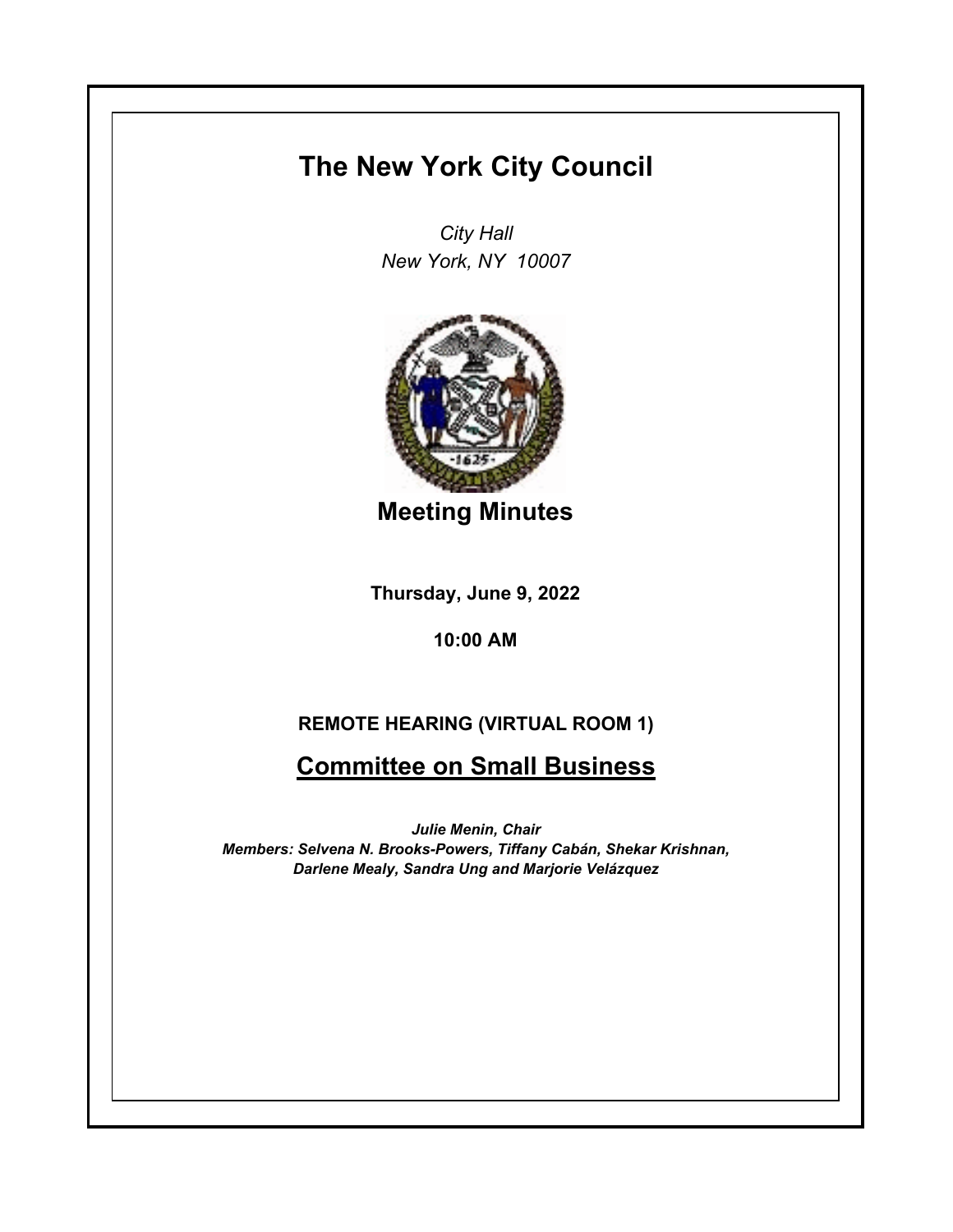| Roll Call     |                                                                                                                                                                                                                  |
|---------------|------------------------------------------------------------------------------------------------------------------------------------------------------------------------------------------------------------------|
|               | Present: Menin, Brooks-Powers, Cabán, Krishnan, Ung and Velázquez                                                                                                                                                |
|               | <b>Absent: Mealy</b>                                                                                                                                                                                             |
|               | Other Council Members Attending: Rivera                                                                                                                                                                          |
| T2022-1490    | <b>Oversight - Combatting Commercial Vacancies</b>                                                                                                                                                               |
|               | <b>Attachments:</b> Speaker Adams Letter - Open Meetings Law, Committee Report                                                                                                                                   |
|               | This Oversight was Hearing Held by Committee                                                                                                                                                                     |
|               | Attachments: Speaker Adams Letter - Open Meetings Law, Committee Report                                                                                                                                          |
|               | This Oversight was Filed, by Committee                                                                                                                                                                           |
| Int 0116-2022 | A Local Law to amend the administrative code of the city of New<br>York, in relation to creating a "One-Stop Shop NYC Business<br>Portal"                                                                        |
|               | Attachments: Summary of Int. No. 116, Int. No. 116, March 24, 2022 - Stated Meeting<br>Agenda, Hearing Transcript - Stated Meeting 3-24-22, Speaker Adams<br>Letter - Open Meetings Law, Committee Report 6/9/22 |
|               | This Introduction was Hearing Held by Committee                                                                                                                                                                  |
|               | Attachments: Summary of Int. No. 116, Int. No. 116, March 24, 2022 - Stated Meeting<br>Agenda, Hearing Transcript - Stated Meeting 3-24-22, Speaker Adams<br>Letter - Open Meetings Law, Committee Report 6/9/22 |
|               | This Introduction was Laid Over by Committee                                                                                                                                                                     |
| Int 0197-2022 | A Local Law to amend the administrative code of the city of New<br>York, in relation to establishing a legacy business registry and<br>preservation fund                                                         |
|               | Attachments: Summary of Int. No. 197, Int. No. 197, April 14, 2022 - Stated Meeting<br>Agenda, Hearing Transcript - Stated Meeting 4-14-22, Speaker Adams<br>Letter - Open Meetings Law, Committee Report 6/9/22 |
|               | This Introduction was Hearing Held by Committee                                                                                                                                                                  |
|               | Attachments: Summary of Int. No. 197, Int. No. 197, April 14, 2022 - Stated Meeting<br>Agenda, Hearing Transcript - Stated Meeting 4-14-22, Speaker Adams<br>Letter - Open Meetings Law, Committee Report 6/9/22 |
|               | This Introduction was Laid Over by Committee                                                                                                                                                                     |